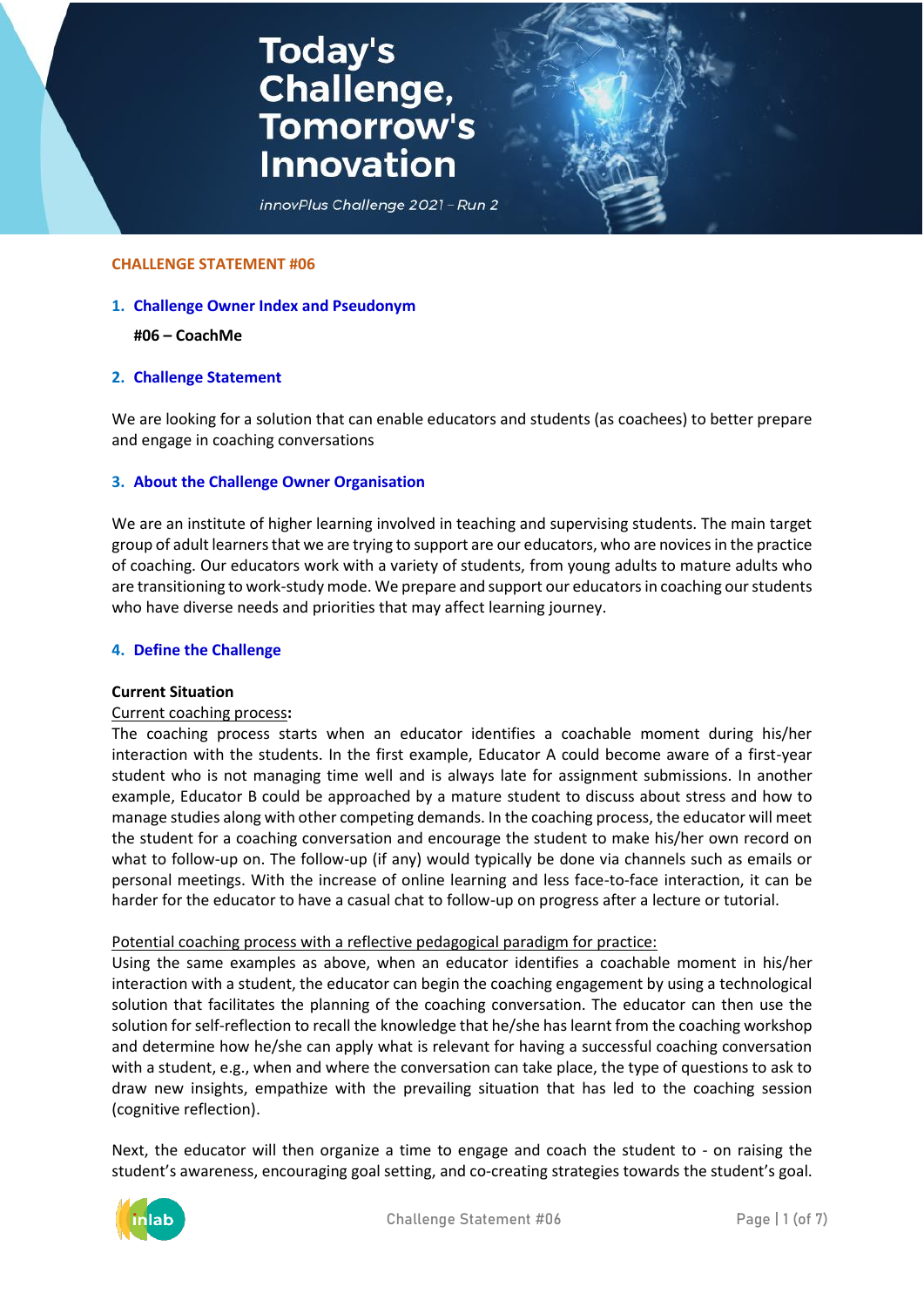After the coaching session, the educator can then review and reflect on how the conversation went and if there has been any shift in his/her feelings, mindset, and confidence (affective reflection).

Concurrently, after the coaching session, the student will use the technological solution to record his/her goals, strategies, and set some checkpoints for accountability of actions. He/she will share the information with the educator. The solution will provide nudges, reminders and affirmation for the student to follow-up on the strategies. Over the next few weeks, as some of the strategies are being tried and milestones being met, the educator will notice, nudge and affirm the student's progress. The pair can determine if another coaching session is needed to follow-up on accountability of the goals.

At the end of the coaching engagement, the educator will reflect on the whole coaching process and set his/her expectations for future coaching sessions. In this entire process, the educator is reflecting on the experiential learning with the application of coaching skills and sharpening newly acquired tools and techniques (process reflection).

Additional innovation for consideration:

- In additional to planning and reflection on the coaching, analytics based on the data of conversation recordings can also provide information for the educator to identify what to improve on. For example, if the student is open for the coaching conversation to be audio recorded, the recording can be automatically transcribed and analysed. Useful results from the conversational analysis may include percentage of time the student is speaking compared to the educator, percentage of time spent in the non-directive mode of asking questions (versus directive mode of advice giving / telling), types of questions asked, and number of affirmative statements used. Such analysis can be based on good coaching principles and practices (such as engaging in more asking and less telling, and using positive language). These results can help the educator track his/her performance and progress as a coach.
- Speech recognition capabilities that may have features that can pick up affective elements of the coach-coachee dialogue (which can yield insights beyond coaching skills analysis) and provide supporting information which can be useful for the coach in the current conversation and for future coaching sessions.
- To encourage sharing of practice within a network of educators who coach, a technological solution that enable them to share their success stories, get ideas on challenging situations, or contribute to good coaching questions can be very helpful.

# Current situation for educators**:**

Many educators in our organization are new to coaching. After attending a basic coaching workshop, some may actively seek opportunities to apply the coaching skills. Some, as novice coaches, may be apprehensive on how to apply the new skills effectively. Despite learning fundamentals, these educators may not be confident to coach a variety of student profiles or handle different scenarios related to academic, career and personal situations. If they do not actively plan for the coaching sessions, they may also miss the past experiences and strengths that the individual student may bring (e.g., leadership skills that a working adult student possess). With early planning and thoughtful reflection, there is a higher likelihood for the educator to demonstrate the coaching competencies and have a constructive session, rather than have a rushed conversation.

Currently, apart from contacting the workshop trainer, we do not have a solution that provides justin-time guidance for planning and considering coaching in different types of scenarios. For instance, when coaching a student who is performing poorly at internship in the workplace, the coaching conversation should include getting student to consider perspectives of the work stakeholders (supervisor and organization). This may not be intuitive to an educator who is a novice coach, and he/she may rush into non-coaching interventions, such as problem solving and advice giving.

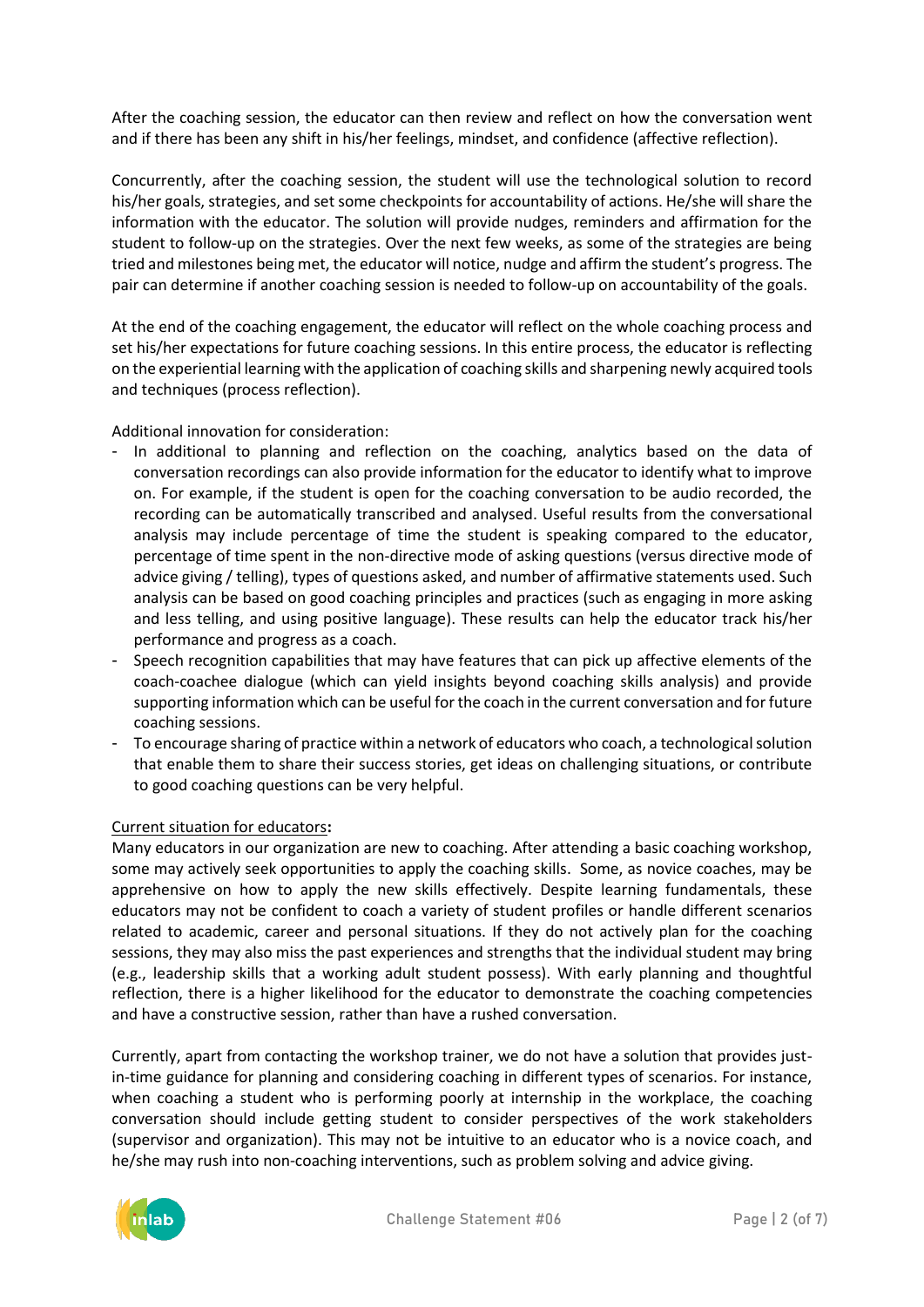Currently, we rely on educator's own motivation and initiative to reflect on their performance and follow-up with students on the progress or effectiveness of coaching. With a reflective pedagogical paradigm, the real application of learning starts after the workshop. The educators should be supported with a solution that can encourage them to engage more effectively in their coaching sessions with students and regular reflective practice with self, which can result in greater confidence and efficacy.

# Current situation for students:

With CoVID-19, there are more online lessons and less face-to-face interaction with their educators. Students who are coached are left to the modes of traditional communication channels such email to communicate on progress. They may also rely on their own ways of taking down notes and reminders to work on the strategies discovered. We currently do not have a technological solution for students to connect with educators to work on their coaching goals. Increasingly, we have more students who are working adults and need to juggle with their workplace, university and home challenges. This group of students can be supported by and highly benefit from coaching conversations.

(Example of challenges reported by our working adult students Experience of Students in Cooperative Education – A Case Study of Singapore's Work-Study Degree Programme, Journal of Adult and Continuing Education [https://journals.sagepub.com/eprint/X7ZKCPKRUEDSPEINMNI2/full\)](https://journals.sagepub.com/eprint/X7ZKCPKRUEDSPEINMNI2/full).

# **Past & Current Solutioning Efforts**

In our training programme, we teach our educators the coaching fundamentals and assess them on coaching knowledge, skills and abilities (with quizzes, pre-post coaching mindset surveys, reflection reports and peer observations). For our training, we have our Learning Management System (LMS) to support us as a repository of resources. In addition, learning aids such as coaching cards are given out during the training sessions. We run our training either face to face or online. After the training, there is no current technological solution to equip the educators on their journey to coach students. Any notes on how they plan and conduct of their coaching sessions is left to them, such as to reflect on the coaching conversations with students, what went well, and lessons learned.

Having educators rely on reviewing their training materials and making their own ad hoc reflection notes may not the most effective way to sustain and improve their skills, especially if they have not yet internalized it. While the training resources on LMS can be helpful, they may not be readily accessible at a given moment. The educator may not readily recall the relevant information or find it quickly to apply it for the present situation. Having a handy digital tool can be very helpful for educators in managing their coaching interactions with students. Through regular coaching engagements with students and intentional reflective practice, educators will gain more experience in handling various student situations, deepen their skills and be more confident. Our current solution after training is limited to consultation with trainers or running monthly Community of Practice sessions to discuss and learn about additional coaching techniques.

For the students, they can take down their own notes during and after a coaching conversation. What happens thereafter rests on the students' intention and volition. Students who are motivated may follow through on their commitments, but many students may either forget the discussion points of the coaching conversation, or not be proactive. The working adults will benefit much from coaching and while the educators make time to coach them, these students may not have the time to document down their plans and follow-up on strategies. In our current situation, what educators do is to followup with students via their traditional ways of communication on whether goals are met.

While there are existing coaching apps in the market, they are designed for executive coaches who are in the business of coaching professionally. These users are typically certified corporate coaches who use internalized coaching models serving the corporate market. These solutions do not have a

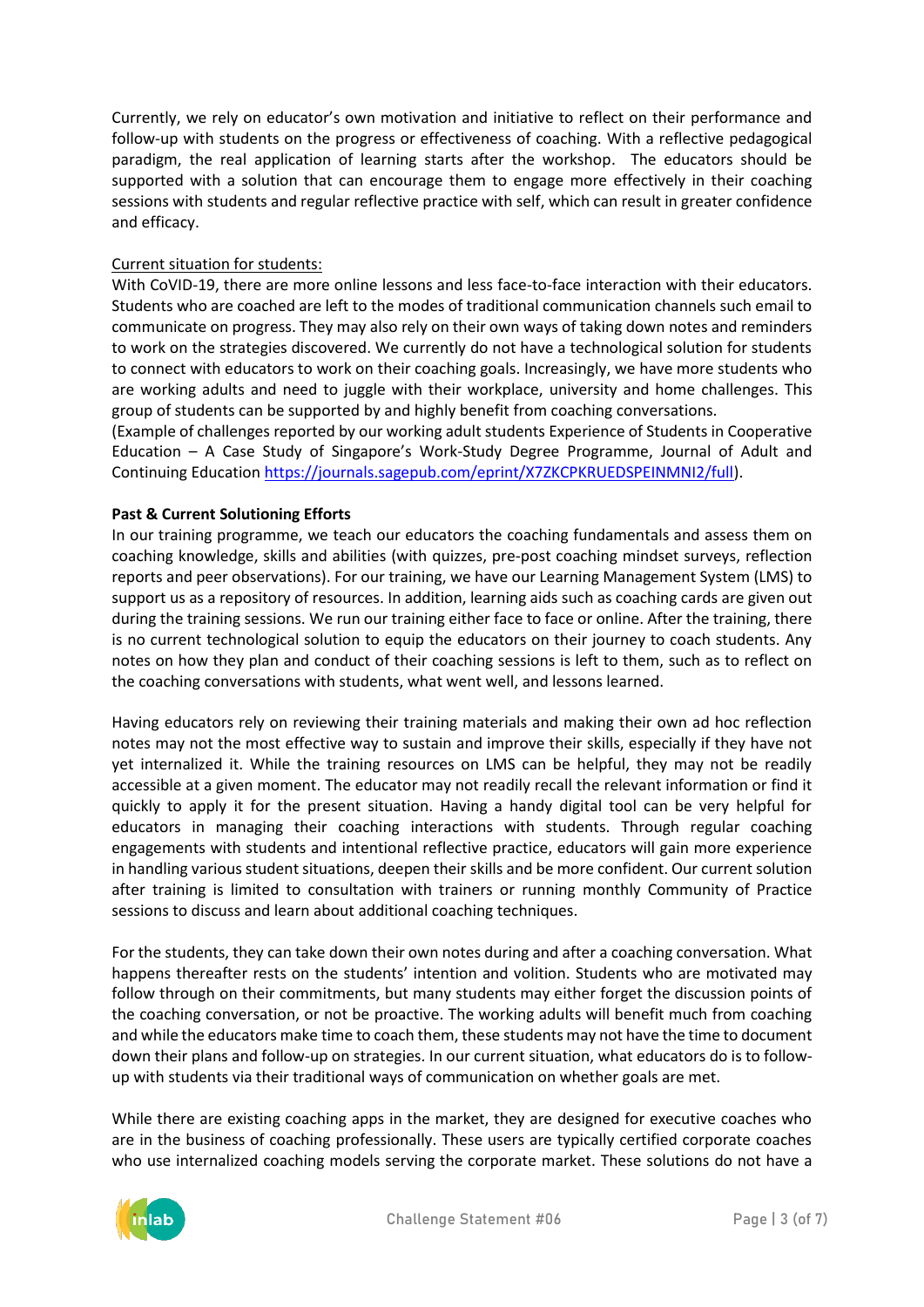clear pedagogical element, such as a reflective pedagogical approach, to encourage the learning, practice and reflection of coaching skills. They users have them deployed mostly serve to the administrative and organizational needs of their coaching business and clients' information.

# **Challenge / Gap / Unrealised Potential**

For educators who are new to the coaching approach, as novices, they may not be fully effective in their initial sessions to conduct coaching conversations. The educator's coaching performance can get better with time, with positive intention and regular practice in the planning and application of different types of coaching tools and techniques, coupled with reflection.

## Challenge:

Without support, there may be some educators who feel that they do not have a positive experience in coaching students. After initial attempts, they may feel frustrated and lose confidence. They may yield too soon on the assumption and premature conclusion that coaching does not work and revert to the default mode – using a directive, telling approach with students. With time constraints, the educators may not always have time in advance to contact their coaching trainers for advice before a coaching conversation takes place.

# Potential:

However, with a solution that extends beyond their basic coaching training, educators can have a resource which continuously supports them in their coaching practice. The solution can promote reflective practice and be a resource that they can readily accessed - a practical coaching toolbox with frameworks, checklists, question banks and reflection questions that is available on demand. The solution can be an aid for coaches to help their coaching conversations to be more effective. This handy resource can help to boost confidence and reduce the likelihood of anxiety and frustration from unproductive coaching conversations with students.

Another unrealized potential is creating a network of learning practitioners who feel connected. By sharing practical tips and experiences with fellow educators on good coaching techniques, tools, methods and powerful questions, an engaged and supportive learning community can be formed. The tech solution can be a means to enable peer learning and reflective pedagogy to be applied more widely, beyond the initial learning that happens in the coaching workshop.

## Challenge:

Young people (specifically Millennials and Generation Z) are technologically advanced and capable of looking for information through different ways, for example, crowd sourcing through social media for quick solutions. Millennials are natural-born multitaskers who value giving and getting feedback in real time. This group of young people may not value being lectured or told what to do and may be put off by unsolicited advice or suggestions. Instead, they value coaching and given the opportunities to brainstorm solutions and strategies that cater to their individual needs. Being multitaskers who may be easily distracted in a busy world, timely nudges and reminders may be helpful for them to practice strategies and stay accountable in working towards their goals.

Educators, being content experts in their disciplines, may be very used to giving advice or consulted for answers in their domain expertise. However, this mindset cannot be used in coaching. If a standard directive set of "expert" advice is provided (e.g., it is important to get adequate sleep, the use of a planner can improve productivity), it will put the students off and such a session of coaching will be ineffective. From our experience in the coaching workshops, the main challenges our educators experienced were asking effective, open-ended questions and refraining from giving advice too quickly. Students who are "coached" by educators based on giving unsolicited advice may feel inpatient, bored, and frustrated, concluding that the coaching is a waste of time.

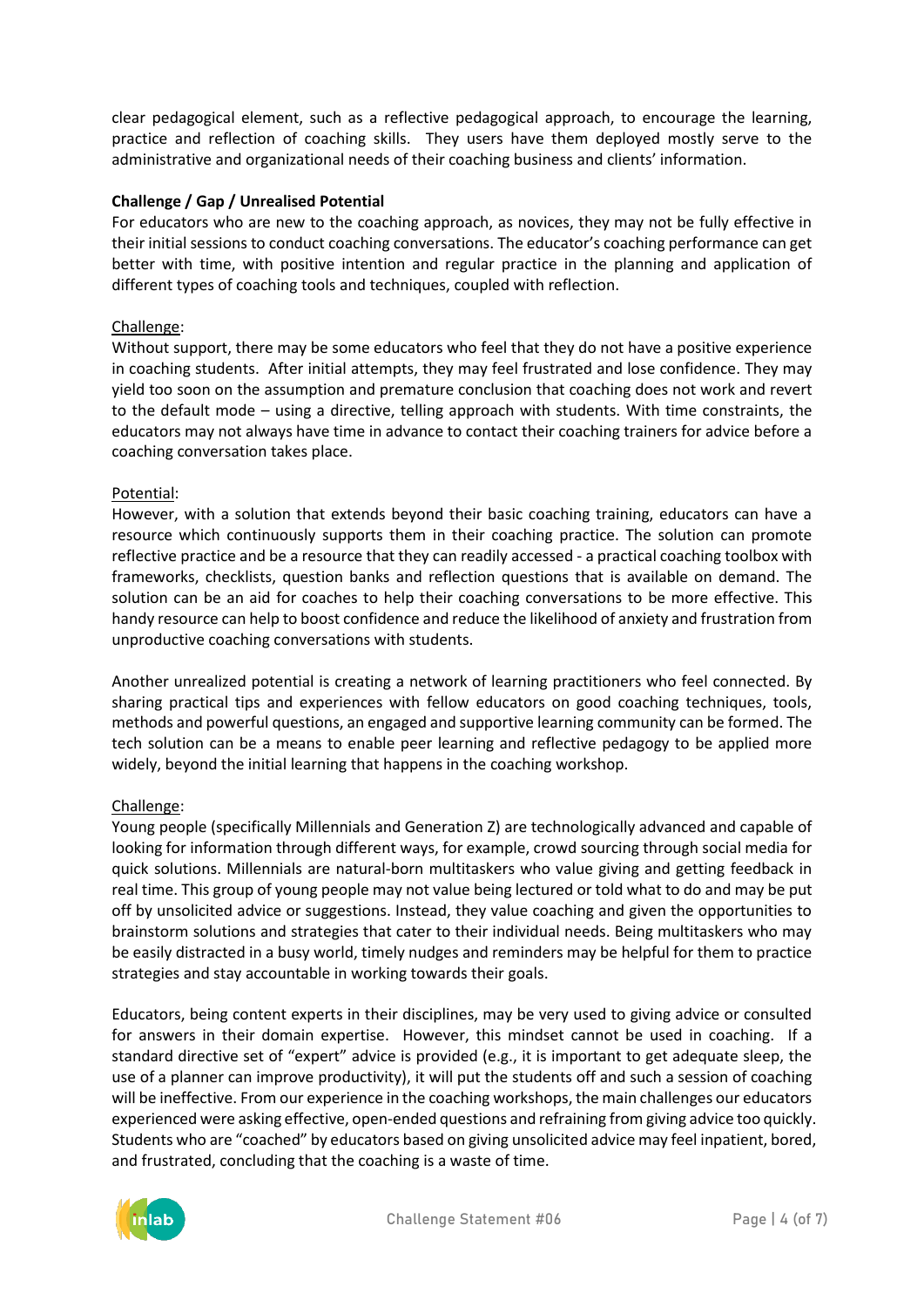# Potential:

For the students, there is a great potential to create solutions which helps them in setting goals and working on their holistic development as part of their educational journey. This platform can enable them to focus and work with intention on goals in the domains of: (i) Academic achievement, (ii) Career readiness, and (iii) Personal effectiveness. Therein lies the unrealized potential of students following through on what has been discovered from the coaching conversation and getting positive reinforcement on being accountable for achieving their goals.

The students/coachees can use the tech solution at the start to record their coaching goals and strategies related to their academic, career and personal priorities. Over time, they can make updates and monitor their progress through the process of exploration, discovery, and reflection. Such a solution will help students to develop good learning habits and work discipline, and promote positive attributes such as commitment, responsibility, and accountability. When they share their strategies and progress with their educator/coach, it will enable the educators to cheer them on with their progress or affirm them for achievements. This is especially important for students who are less organized or overwhelmed with the challenges unique to their circumstances (e.g., mature students with family responsibility, working adults managing work-study loads, and students with special needs). With additional demands, students who are working adults may achieve more effectiveness from the coaching when there is a platform that nudges and affirms them on their progress.

# **5. Targeted Learners / Users**

- 1. The first group of users are educators who have been introduced to the basic principles of coaching. Their teaching experience may be extensive, but they are novices in the practice of coaching. They are new in applying the skills to conduct effective coaching conversations. It is often a mindset shift for them, from telling the students what to do / offering solutions, to taking the coaching approach of empowering learners to discover solutions. They can be more effective in applying their coaching skills if they are
- supported in planning and conducting coaching conversations,
- provided with easily accessible references to potential coaching questions
- prompted for cognitive, affective and process reflection, before and after coaching conversations
- given access to their students' strategies record and progress (with students' permission)
- connected with other educators who coach as a learning community

There are around 400 educators in our organization who are involved in mentoring and coaching students. In Singapore, there are around 10,800 educators in universities and 5600 educators in polytechnics. While not all educators may be aware to the coaching approach, if coaching is systematically introduced to 50% of educators in institutes of higher as one way of developing students, there are potentially 8000 educators who can benefit from this solution.

There also lies the potential of scaling up the solution to other educators, allied educators and school counsellors in junior colleagues and secondary schools who are novice to the approach of coaching.

- 2. The second group of users are students who are being coached by the educators. While a majority are young undergraduate students, we pay special attention to supporting the group of working adults who are transiting from work to study or doing workplace learning. Our students are mostly millennials and Generation Z who need to feel heard, affirmed and positively challenged to stay accountable. After coaching conversations, there are greater chances that they can improve if they can
- record their coaching goals,

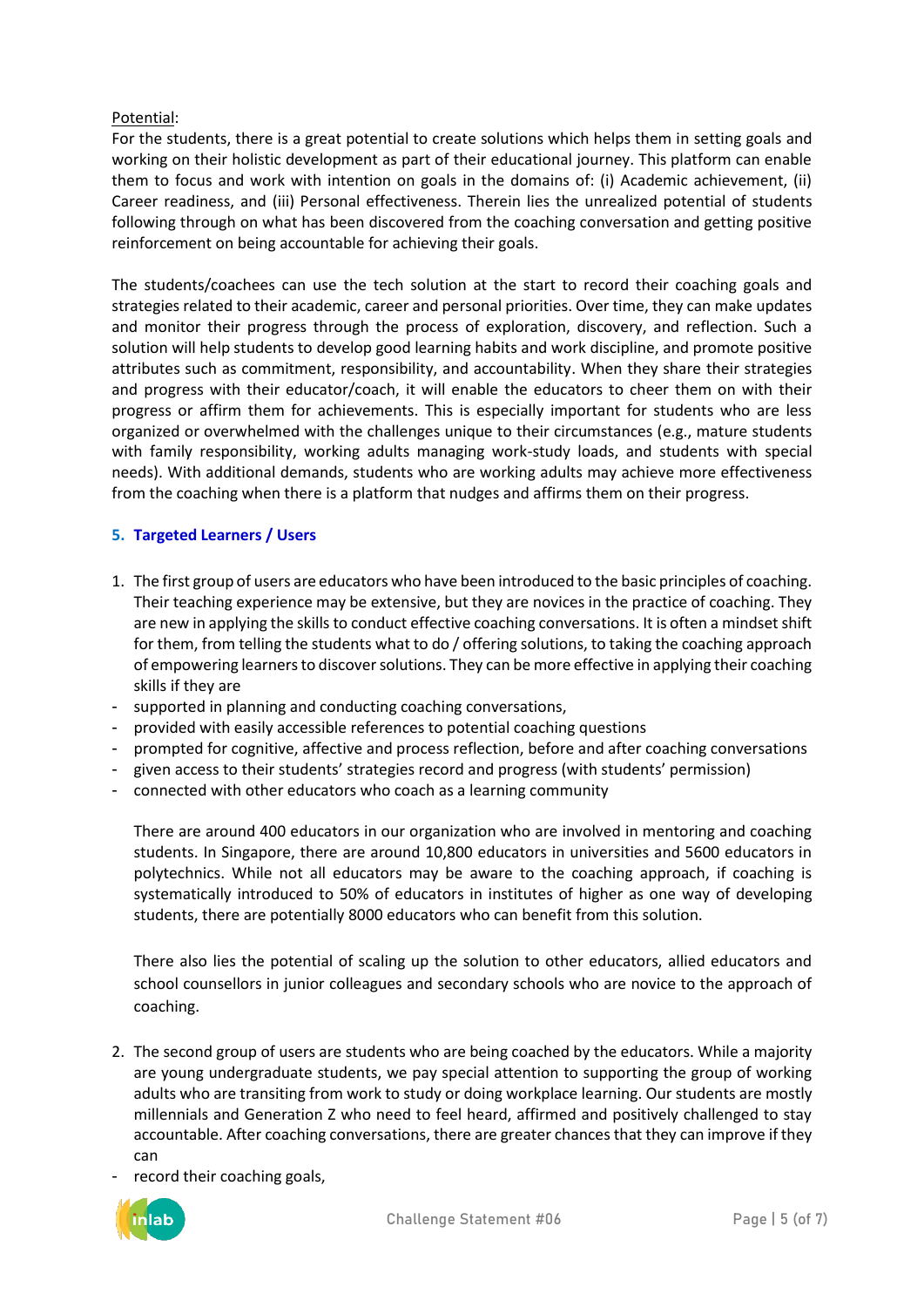- record and update strategies discovered
- set reminders to act on their plans
- share their plans and progress with their educator
- receive need affirmation when any progress is made
- nudged for growth mindset behaviours
- have the option to share previous coaching goals and strategies with other educators who may work with them

There are 8000 enrolled students in my organization. While there are 74,000 students enrolled in university and 70,000 students enrolled in polytechnics in Singapore, it is unlikely that all will be introduced to coaching. Considering institutions with similar needs, even with a conservative estimate of 20% of the student population benefitting from coaching in higher education, potentially 28,800 students can benefit from it.

3. The other stakeholders include trainers and administrators from the university's teaching and learning centre. The coaching trainers will serve as subject matter experts in providing the initial suggestions of good coaching resources and questions for different scenarios, and in designing questions for reflective practice. When a community of educators start sharing ideas, the trainers need to monitor the quality of inputs. The administrator will also be the users who pull out data from the analytics to understand the usage of the solution, patterns of use and effectiveness of the platform

# **6. Deliverables**

- Understand principles that promote learning, motivation and reflective practice.
- User centric and able to take perspective both from educator and students' perspective
- Has a designated person with experience in UI/UX.
- Capabilities to build in analytics for data to be collected and evaluated.
- Clear milestones, provide regular update and receive feedback from stakeholder, preferably through development using the Agile methodology and work in SCRUM.
- Has track record of developing mobile application, experience with both Android and IOS.
- Understand and comply with requirements on information security and PDPA.
- Good habit of documenting source code.
- Capable of developing visually pleasing graphic and platform design.
- Application is extendible with future features. Microservices architecture in mind.

## **7. Expectations of Solution**

The solution must enable users to access to it on the go (indoor and outdoor), mobile friendly. The solution must allow cater to confidentiality of information, allowing users to grant access to certain person and certain information.

The solution must allow for integration with other application on mobile device (e.g., calendar). The solution must cater to both Android and IOS users.

The solution must abide to PDPA.

## **8. Measures of Success**

## *Educators:*

- Confidence in planning and executing coaching conversation